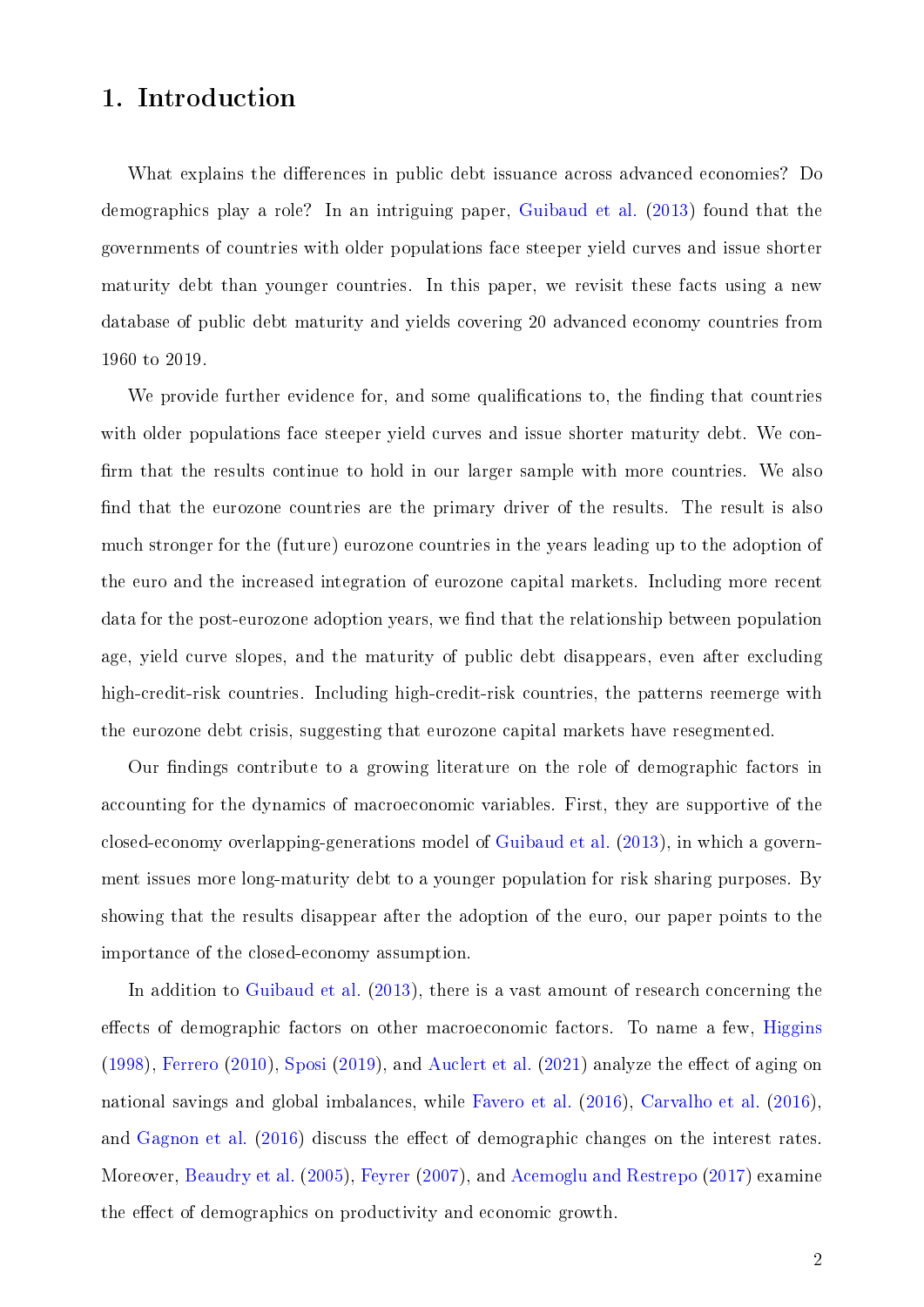## 2. Data

We briefly review those sources in this section and provide a detailed discussion of data sources and methods in [Appendix A.](#page--1-0) Data on the median age of the population from 1960 to 2019 is taken from the 2019 edition of the United Nation's World Population Prospects. Data on long-term bond spreads—specifically, the difference between the 10-year bond and 3-month treasury bill rates—is primarily taken from the OECD website.<sup>[1](#page--1-1)</sup> Data on the average maturity of countries' debt stock is combined from several sources including [Missale](#page-14-11) [\(1999\)](#page-14-11), OECD's Central Government Debt Statistics, Bloomberg, the European Central Bank, the Bank for International Settlements, and the International Monetary Fund, as described in the data appendix.

Following [Guibaud et al.](#page-14-0) [\(2013\)](#page-14-0), we exclude any country-year observation after 2007 when that country is rated below AA- by Standard and Poors (S&P), which results in the exclusion of all data for Greece and Mexico, together with some observations of Iceland (2007-2019), Ireland (2010-2019), Italy (2006-2019), Portugal (2009-2019), Spain (2012- 2019), and Japan (2012-2019).

As shown in [Table 1,](#page-2-0) our database of debt maturity and spread is larger than that used by [Guibaud et al.](#page-14-0) [\(2013\)](#page-14-0), due to the inclusion of data for earlier years derived from countryspecific sources as well as data on years after 2009. This dataset may be of independent interest to researchers.

<sup>&</sup>lt;sup>1</sup>[Guibaud et al.](#page-14-0) [\(2013\)](#page-14-0) uses the spread between 30-year and 10-year bonds, but due to lack of 30-year bond returns before 1998, we use the spread between the 10-year bond and 3-month treasury bill.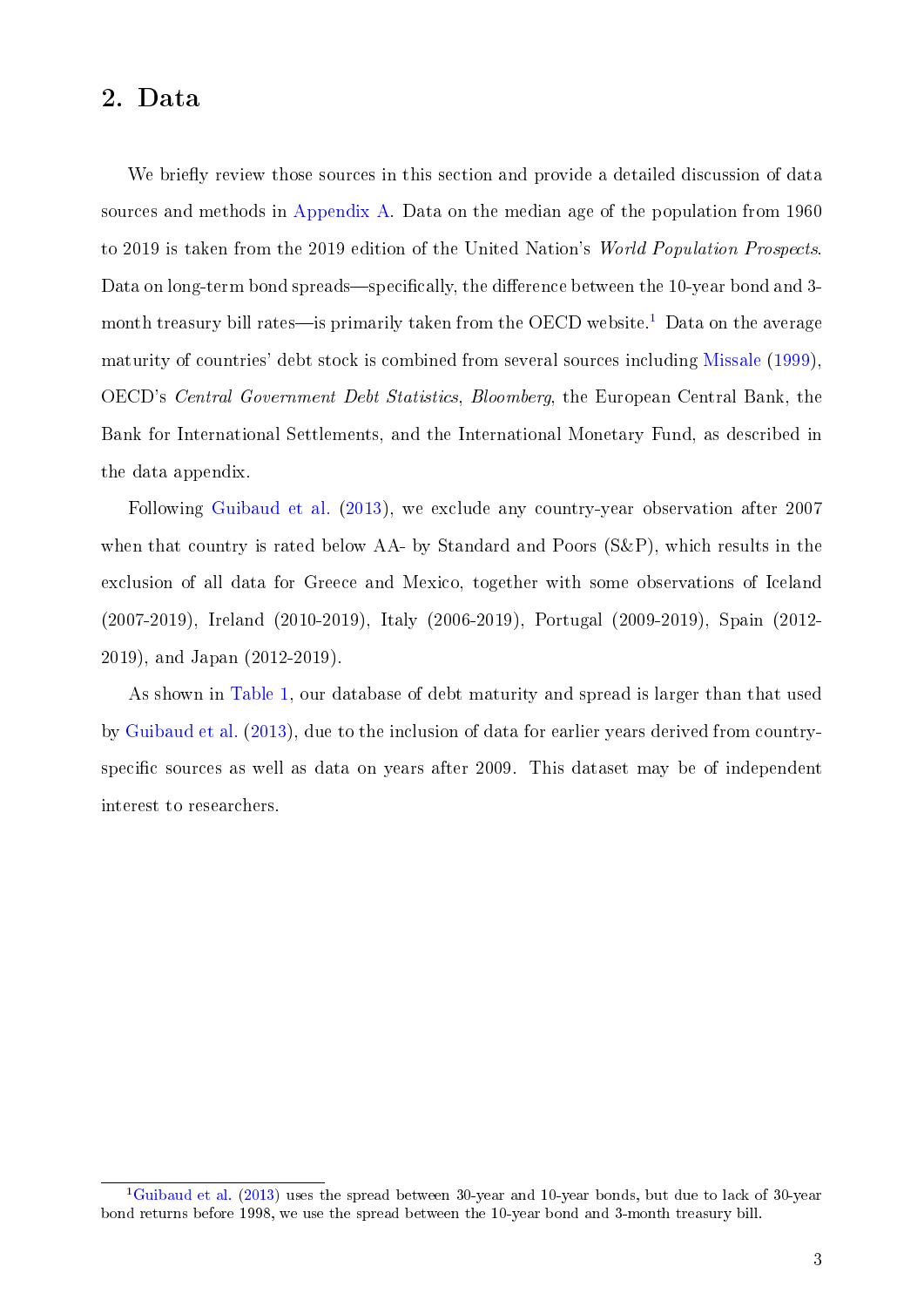| Summary Statistics for Median Age, Maturity and Spread |                      |                 |                     |      |          |                     |     |                 |                     |        |
|--------------------------------------------------------|----------------------|-----------------|---------------------|------|----------|---------------------|-----|-----------------|---------------------|--------|
| Country                                                | Country              | Median Age      | Median Age          |      | Maturity | Maturity            |     | Spread          | Spread              |        |
| Name                                                   | Code                 | $(\text{mean})$ | $(\text{std.dev.})$ | Obs  | (mean)   | $(\text{std.dev.})$ | Obs | $(\text{mean})$ | $(\text{std.dev.})$ | Obs    |
| Australia                                              | <b>AUS</b>           | 32 36           | 3.66                | 60   | 6.39     | 1.89                | 46  | 0.34            | 1.45                | 51     |
| Austria                                                | <b>AUT</b>           | 37.32           | 3.19                | 60   | 6.73     | 1.42                | 39  | 1.07            | 1.09                | 30     |
| Belgium                                                | $\operatorname{BEL}$ | 37.24           | 2.72                | 60   | 6.07     | 1.87                | 44  | 1.00            | 1.42                | 60     |
| Canada                                                 | CAN                  | 32.89           | $5.43\,$            | 60   | $5.96\,$ | 1.21                | 60  | 0.61            | 1.35                | 60     |
| Switzerland                                            | CHE                  | 36.68           | 3.70                | 60   |          |                     |     | 0.50            | 1.45                | 46     |
| Germany                                                | DEU                  | 38.76           | 3.94                | 60   | 5.47     | 1.13                | 53  | 0.89            | 1.39                | 60     |
| Denmark                                                | <b>DNK</b>           | 36.70           | 3.24                | 60   | $5.18$   | 1.92                | 42  | 0.62            | 1.65                | 33     |
| Spain                                                  | ESP                  | 34.60           | 4.78                | 60   | $5.83\,$ | 2.83                | 58  | 0.95            | 1.77                | 40     |
| Finland                                                | <b>FIN</b>           | 35.83           | $5.06$              | 60   | 4.68     | 0.88                | 35  | $0.98\,$        | 1.46                | $32\,$ |
| France                                                 | <b>FRA</b>           | 35.70           | 3.40                | 60   | $6.63\,$ | 0.59                | 30  | 1.06            | 1.30                | 50     |
| United Kingdom                                         | GBR                  | 36.55           | 2.13                | 60   | 11.93    | 1.71                | 57  | 0.20            | 163                 | 34     |
| Greece                                                 | GRC                  | 35.85           | 4.52                | 60   | 7.11     | 1.02                | 21  | 3.71            | 5.93                | 23     |
| Ireland                                                | $\operatorname{IRL}$ | 30.03           | 3.69                | 60   | 8.38     | 2.36                | 58  | $0.96\,$        | 3 15                | 36     |
| Iceland                                                | <b>ISL</b>           | 29.93           | 4.29                | 60   | 4.62     | 0.94                | 27  |                 |                     |        |
| Italy                                                  | <b>ITA</b>           | 37.69           | 4.76                | 60   | 4.53     | $1.85\,$            | 60  | 1.71            | 1.50                | 29     |
| Japan                                                  | <b>JPN</b>           | 36.69           | 6.91                | 60   | 6.42     | 1.42                | 30  | 0.59            | 0.50                | 18     |
| Luxembourg                                             | <b>LUX</b>           | 36.71           | 1.60                | 60   | 5.66     | $2.52\,$            | 23  |                 |                     |        |
| Mexico                                                 | <b>MEX</b>           | 20.88           | 4.07                | 60   |          |                     |     | 1.02            | 1.10                | $18\,$ |
| Netherlands                                            | $\mbox{NLD}$         | 34.61           | 4.93                | 60   | $8.19\,$ | 2.62                | 60  | 1.06            | 1.04                | 38     |
| Norway                                                 | <b>NOR</b>           | 35.68           | 2.29                | 60   | 4.51     | 1.36                | 42  |                 |                     |        |
| New Zealand                                            | <b>NZL</b>           | 31.19           | 4.29                | 60   | 4.94     | 1.17                | 28  |                 |                     |        |
| Portugal                                               | PRT                  | 34.93           | 5 43                | 60   | 5.02     | 0.99                | 25  | 2.25            | 2.65                | 27     |
| Sweden                                                 | ${\rm SWE}$          | 38.08           | 2.02                | 60   | 3.86     | 0.96                | 44  | 1.01            | 125                 | 33     |
| United States                                          | <b>USA</b>           | 32.77           | 3.37                | 60   | 4.86     | 0.85                | 60  | 0.77            | 1.56                | $56\,$ |
| Total                                                  | <b>TOTAL</b>         | 34.57           | 5.51                | 1440 | 6.19     | 2.55                | 942 | 0.97            | 1.95                | 774    |

Table 1: SUMMARY STATISTICS

<span id="page-2-0"></span>This table illustrates the summary statistics of the median age, average maturity, and the spread between 10-year and 3-month bonds of the OECD countries. In the sample, there are 22countries with maturity data and 20 countries with spread data.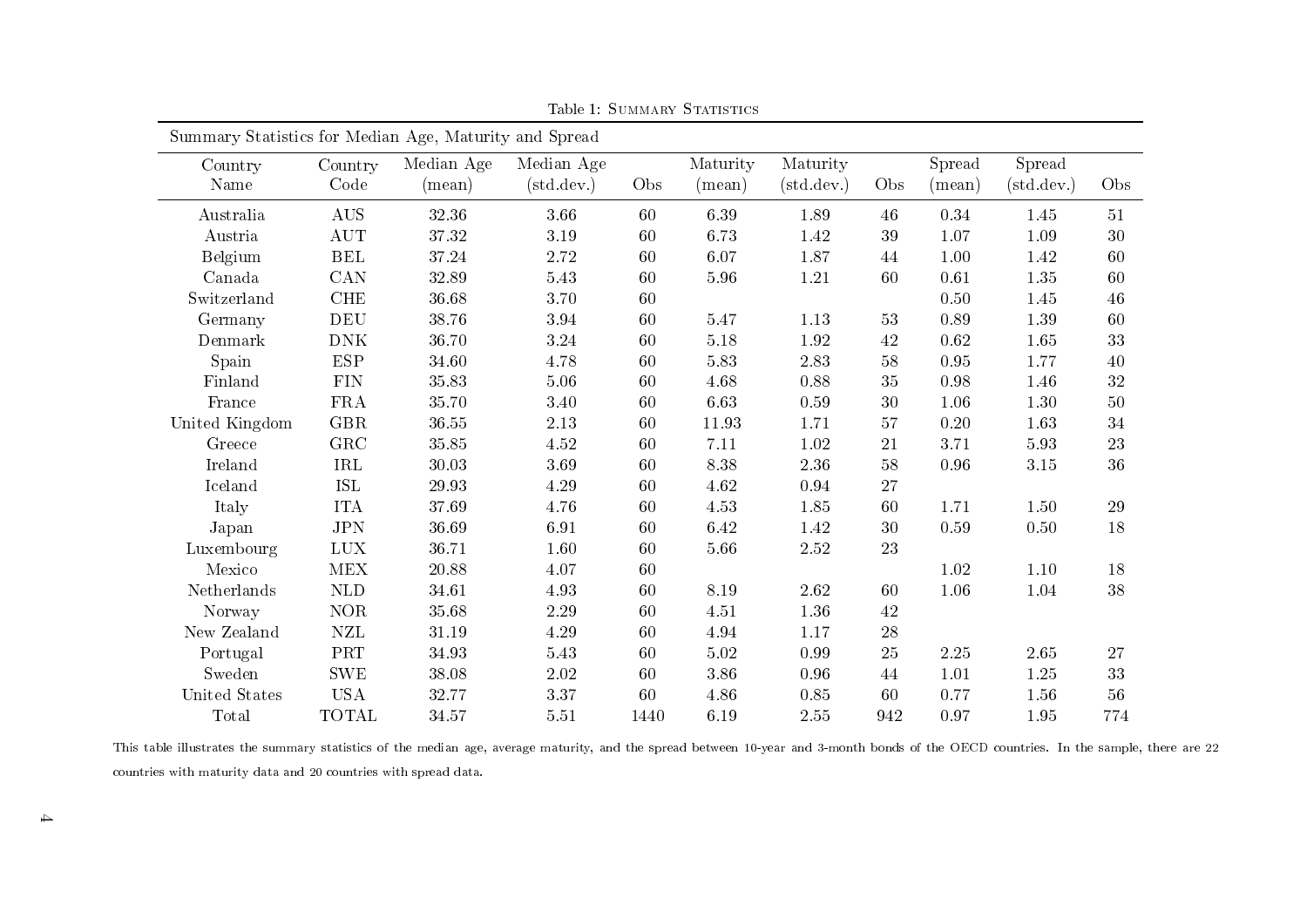## 3. Results

In this section, we focus entirely on two dimensions of the relationship between median age and public debt markets: the average maturity of the outstanding stock of public debt and the slope of the long-run part of the yield curve given by the spread between 10-year bond and 3-month Treasury bills.

#### 3.1. Panel Regressions

We begin our analysis by estimating the relationship between the median age and average maturity of the outstanding stock of public debt for different periods. [Table 2](#page-5-0) and [Table 3](#page-6-0) present the regression results for the OECD and eurozone countries, respectively. We start our analysis with the precrisis period in Panel B. The results in Panel B of [Table 2](#page-5-0) and [Table 3](#page-6-0) imply that there is a strong negative relationship between median age and average maturity. Higher significance and the larger absolute value of the regression coefficient in the eurozone sample implies that the results are mainly driven by the eurozone countries. It may seem surprising at first due to the long convergence efforts that culminated in the introduction of the euro. However, there are indications that eurozone financial markets were less integrated than other OECD countries before the  $1990s$ ,<sup>[2](#page--1-1)</sup> which justifies a stronger relationship between median age and average maturity. Lastly, between effects regression is significant at the  $1\%$  level in the eurozone sample, which also suggests that our results are not driven by a time trend in the median age data but rather by cross-country differences. Comparing these results with [Guibaud et al.](#page-14-0)  $(2013)$ , we find that the coefficients and their significance are very similar regarding both magnitude and significance.<sup>[3](#page--1-1)</sup>

In Panel A of [Table 2](#page-5-0) and [Table 3,](#page-6-0) we conduct our analysis with years spanning from 1960 to 1998. In this case, the absolute value of coefficients is larger, especially for the eurozone countries.[4](#page--1-1)

<sup>&</sup>lt;sup>2</sup>See the Chinn-Ito financial liberalization index in [Figure A1.](#page--1-2)

<sup>3</sup>See [Appendix B.1](#page--1-3) for further analysis.

<sup>&</sup>lt;sup>4</sup>This would have been of potential concern for all but one country in the sample (Ireland); the median age increases gradually and monotonically over time, indicating that the age variable might be acting as a proxy time trend for secular changes in debt issuance. However, this concern is alleviated as the coefficient of the between-effects regression is still significant and larger in absolute terms for the 1960-1998 eurozone sample.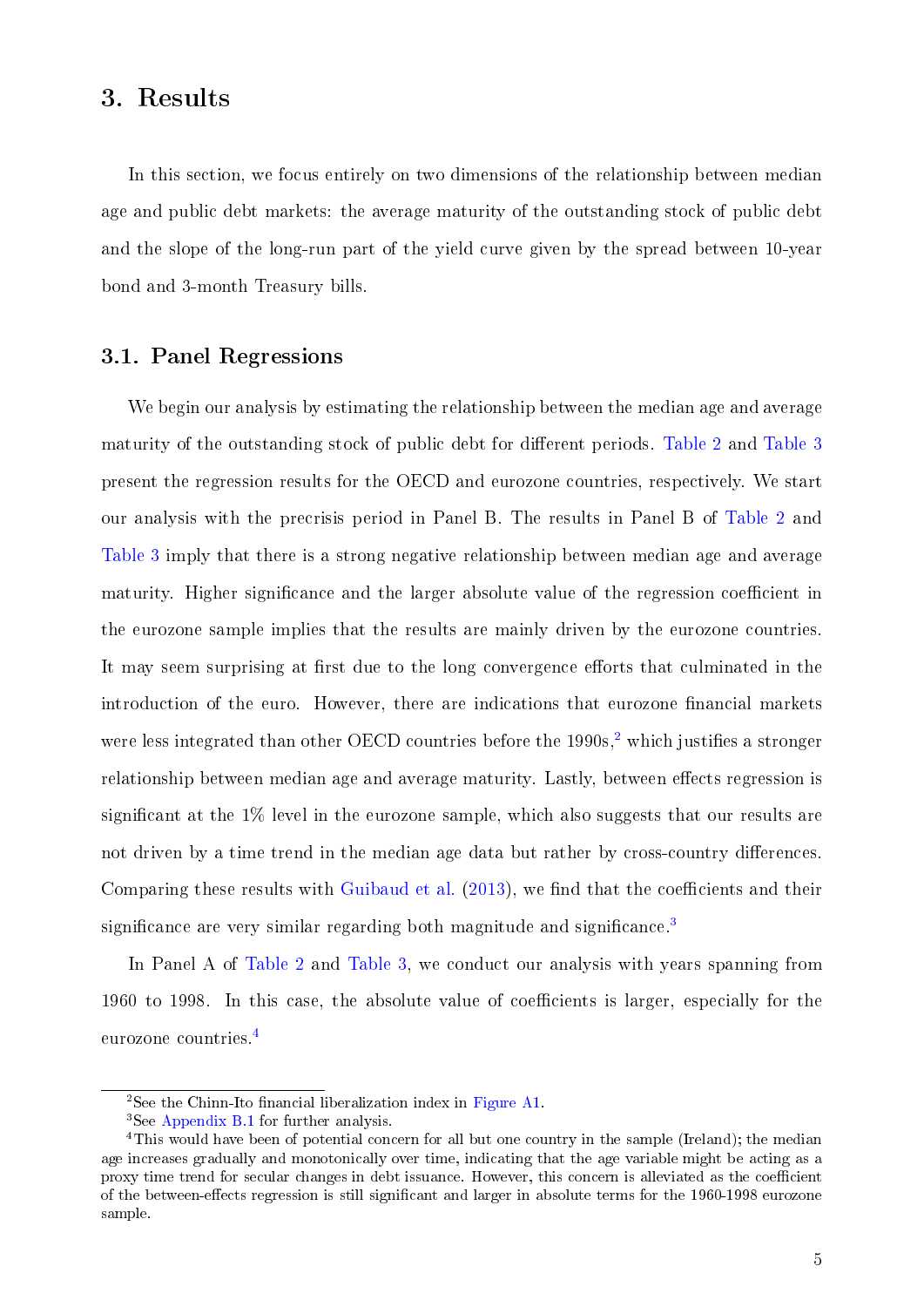We finalize our regression analysis of median age and maturity using the overall sample between the years 1960-2019. Panel C of [Table 2](#page-5-0) and [Table 3](#page-6-0) reports the regression results for the OECD countries and eurozone countries, respectively. These tables illustrate that when we extend the data till 2019, even though the median age coefficient has the same sign as before, it is insignificant. In line with this finding, when we only consider the post-1998 sample in Panel D, the sign of the median age coefficient reverts to positive.

We continue our analysis by estimating the relationship between the median age and spread between 10-year and 3-month government bonds. [Table 4](#page-7-0) and [Table 5](#page-8-0) present the regression results for the OECD and eurozone countries, respectively. The results in Panel B of [Table 4](#page-7-0) and [Table 5](#page-8-0) show that our findings are in line with the previous analysis: there is a strong positive relationship between median age and spread. Higher signicance and the larger value of the regression coefficient in the eurozone sample implies that the results are mainly driven by the eurozone countries. Moreover, between effects regression is significant at the 1% level in the eurozone sample, which also suggests that our results are not driven by a time trend in the median age data but rather by cross-country differences.<sup>[5](#page--1-1)</sup>

Lastly, the results in Panel A, Panel C, and Panel D of [Table 4](#page-7-0) and [Table 5](#page-8-0) are in line with the maturity analysis: the value of coefficients is still significant and positive, and when we extend the data till  $2019$ , the median age coefficient becomes smaller.

<sup>&</sup>lt;sup>5</sup>In [Appendix B.2,](#page--1-4) we compare these results with those of [Guibaud et al.](#page-14-0) [\(2013\)](#page-14-0), using the spread between 30-year and 10-year government bond yields. In these analyses, we find that the magnitude and the significance of coefficients are similar.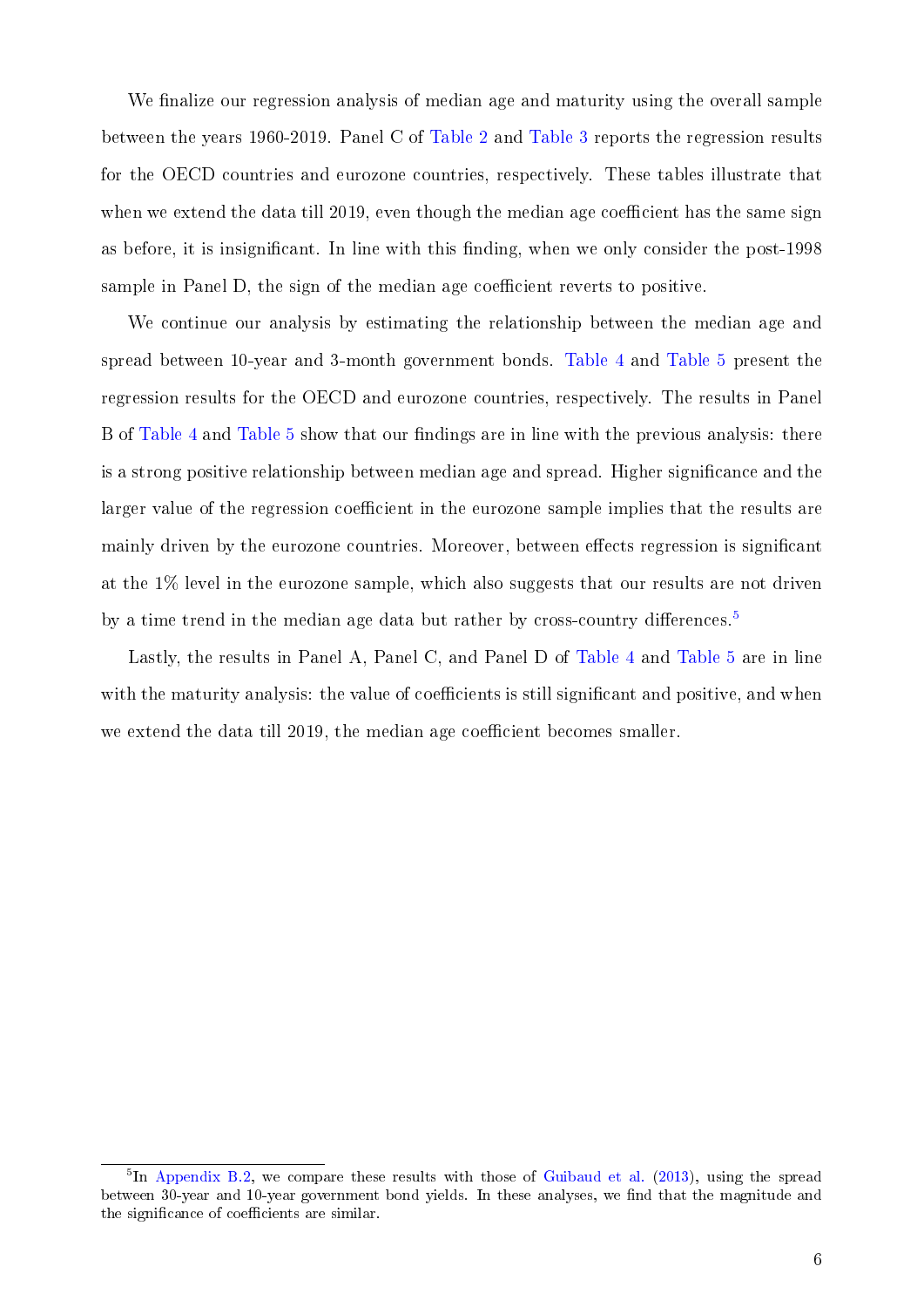<span id="page-5-0"></span>

| Panel A: Regression Results: OECD Countries (1960-1998)                                                     |                         |                        |                          |                          |  |
|-------------------------------------------------------------------------------------------------------------|-------------------------|------------------------|--------------------------|--------------------------|--|
|                                                                                                             | <b>OLS</b>              | Between Effects        | Fixed Effects            | Random Effects           |  |
| Median Age                                                                                                  | $-0.283**$<br>$(-2.52)$ | $-0.197$<br>$(-1.39)$  | $-0.367***$<br>$(-9.53)$ | $-0.356***$<br>$(-9.58)$ |  |
| Constant                                                                                                    | $15.43***$<br>(4.08)    | $12.37**$<br>(2.54)    | $18.21***$<br>(14.17)    | $17.81***$<br>(13.31)    |  |
| Number of observations<br>$R^2$                                                                             | 480<br>0.136            | 480<br>0.092           | 480<br>0.166             | 480                      |  |
| Panel B: Regression Results: OECD Countries (1960-2007)<br>(Excluding High-Risk Country-Year Observations)  |                         |                        |                          |                          |  |
|                                                                                                             | <b>OLS</b>              | <b>Between Effects</b> | Fixed Effects            | Random Effects           |  |
| Median Age                                                                                                  | $-0.185**$<br>$(-2.18)$ | $-0.206$<br>$(-1.58)$  | $-0.130***$<br>$(-5.36)$ | $-0.133***$<br>$(-5.56)$ |  |
| Constant                                                                                                    | $12.30***$<br>(4.05)    | 12.84**<br>(2.77)      | $10.40***$<br>(12.30)    | $10.26***$<br>(11.04)    |  |
| Number of observations<br>$R^2$                                                                             | 666<br>0.081            | 666<br>0.116           | 666<br>0.043             | 666                      |  |
| Panel C: Regression Results : OECD Countries (1960-2019)<br>(Excluding High-Risk Country-Year Observations) |                         |                        |                          |                          |  |
|                                                                                                             | <b>OLS</b>              | Between Effects        | Fixed Effects            | Random Effects           |  |
| Median Age                                                                                                  | $-0.0512$<br>$(-0.70)$  | $-0.106$<br>$(-0.80)$  | 0.0157<br>(0.85)         | 0.0133<br>(0.73)         |  |
| Constant                                                                                                    | 7.955 ***<br>(2.94)     | $9.716*$<br>(2.00)     | $5.552***$<br>(8.33)     | $5.383***$<br>(6.91)     |  |
| Number of observations<br>$\,R^2$                                                                           | 857<br>0.007            | 857<br>0.032           | 857<br>0.001             | 857                      |  |

Table 2: Regression Results for Maturity and Median Age OECD Countries

Panel D: Regression Results : OECD Countries (1999-2019)

 $R^2$  0.007 0.032 0.001

|  |  |  | (Excluding High-Risk Country-Year Observations) |  |  |
|--|--|--|-------------------------------------------------|--|--|
|--|--|--|-------------------------------------------------|--|--|

|                        | <b>OLS</b> | Between Effects | Fixed Effects | Random Effects |
|------------------------|------------|-----------------|---------------|----------------|
| Median Age             | $0.223***$ | 0.147           | $0.520***$    | $0.499***$     |
|                        | (2.93)     | (0.89)          | (12.72)       | (12.50)        |
| Constant               | $-2.468$   | 0.387           | $-14.16***$   | $-13.35***$    |
|                        | $(-0.84)$  | (0.06)          | $(-8.80)$     | $(-8.23)$      |
| Number of observations | 377        | 377             | 377           | 377            |
| $\,R^2$                | 0.064      | $0.040\,$       | 0.313         |                |

This table shows the relationship between median age and average maturity in the OECD countries. In all panels, Greece is excluded, together with some observations of Iceland (2007-2019), Ireland (2010-2019), Italy (2006-2019), Portugal (2009-2019), Spain (2012-2019), and Japan (2012-2019). The t- and z-statistics are reported in parentheses. Errors are clustered by country. \*  $p < 0.1$ , \*\*  $p < 0.05$ , \*\*\*  $p < 0.01$ .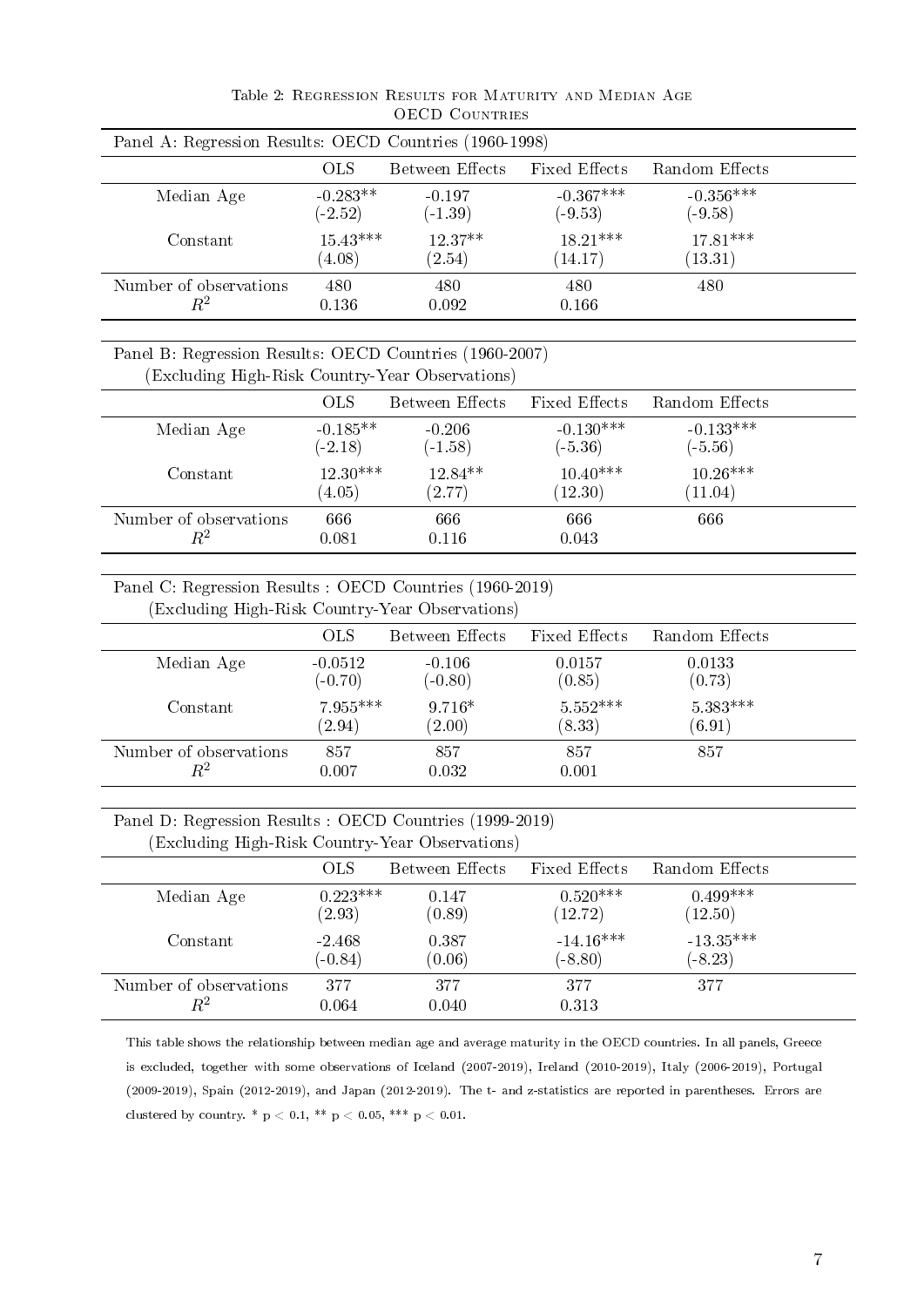<span id="page-6-0"></span>

| Panel A: Regression Results: Eurozone Countries (1960-1998) |                          |                         |                          |                          |  |  |
|-------------------------------------------------------------|--------------------------|-------------------------|--------------------------|--------------------------|--|--|
|                                                             | <b>OLS</b>               | Between Effects         | Fixed Effects            | Random Effects           |  |  |
| Median Age                                                  | $-0.489***$<br>$(-5.33)$ | $-0.388**$<br>$(-2.39)$ | $-0.514***$<br>$(-8.51)$ | $-0.501***$<br>$(-8.91)$ |  |  |
| Constant                                                    | $22.30***$<br>(6.65)     | $19.18***$<br>(3.41)    | $23.14***$<br>(11.46)    | $22.98***$<br>(11.56)    |  |  |
| Number of observations<br>$\,R^2$                           | 254<br>0.395             | 254<br>0.389            | 254<br>0.230             | 254                      |  |  |

Table 3: Regression Results for Maturity and Median Age Eurozone Countries

#### Panel B: Regression Results: Eurozone Countries (1960-2007) (Excluding High-Risk Country-Year Observations)

|                                   | <b>OLS</b>               | Between Effects          | Fixed Effects            | Random Effects           |  |
|-----------------------------------|--------------------------|--------------------------|--------------------------|--------------------------|--|
| Median Age                        | $-0.301***$<br>$(-3.45)$ | $-0.379***$<br>$(-3.51)$ | $-0.183***$<br>$(-4.73)$ | $-0.206***$<br>$(-5.64)$ |  |
| Constant                          | $16.39***$<br>(4.89)     | $19.18***$<br>(4.95)     | $12.29***$<br>(9.09)     | $13.00***$<br>(9.73)     |  |
| Number of observations<br>$\,R^2$ | 351<br>0.238             | 351<br>0.577             | 351<br>0.062             | 351                      |  |

Panel C: Regression Results : Eurozone Countries (1960-2019) (Excluding High-Risk Country-Year Observations)

|                        | <b>OLS</b> | Between Effects | <b>Fixed Effects</b> | Random Effects |  |  |
|------------------------|------------|-----------------|----------------------|----------------|--|--|
| Median Age             | $-0.121$   | $-0.213$        | $-0.0224$            | $-0.0331$      |  |  |
|                        | $(-1.32)$  | $(-1.79)$       | $(-0.78)$            | $(-1.18)$      |  |  |
| Constant               | $10.53**$  | $13.80**$       | $6.966***$           | 7.198***       |  |  |
|                        | (2.93)     | (3.14)          | (6.63)               | (6.55)         |  |  |
| Number of observations | 442        | 442             | 442                  | 442            |  |  |
| $\,R^2$                | 0.055      | 0.263           | 0.001                |                |  |  |

Panel D: Regression Results : Eurozone Countries (1999-2019) (Excluding High-Risk Country-Year Observations)

|                        | OLS       | Between Effects | Fixed Effects | Random Effects |  |  |  |
|------------------------|-----------|-----------------|---------------|----------------|--|--|--|
| Median Age             | $0.187*$  | 0.0624          | $0.479***$    | $0.393***$     |  |  |  |
|                        | (1.86)    | (0.56)          | (8.42)        | (7.56)         |  |  |  |
| Constant               | $-1121$   | 3.785           | $-12.83***$   | $-9.367***$    |  |  |  |
|                        | $(-0.28)$ | (0.86)          | $(-5.62)$     | $(-4.48)$      |  |  |  |
| Number of observations | 188       | 188             | 188           | 188            |  |  |  |
| $\,R^2$                | 0.106     | 0.034           | 0.287         |                |  |  |  |

This table shows the relationship between median age and average maturity in the eurozone countries. In all panels, Greece is excluded, together with some observations of Iceland (2007-2019), Ireland (2010-2019), Italy (2006-2019), Portugal (2009- 2019), Spain (2012-2019), and Japan (2012-2019). The t- and z-statistics are reported in parentheses. Errors are clustered by country. \*  $p < 0.1$ , \*\*  $p < 0.05$ , \*\*\*  $p < 0.01$ .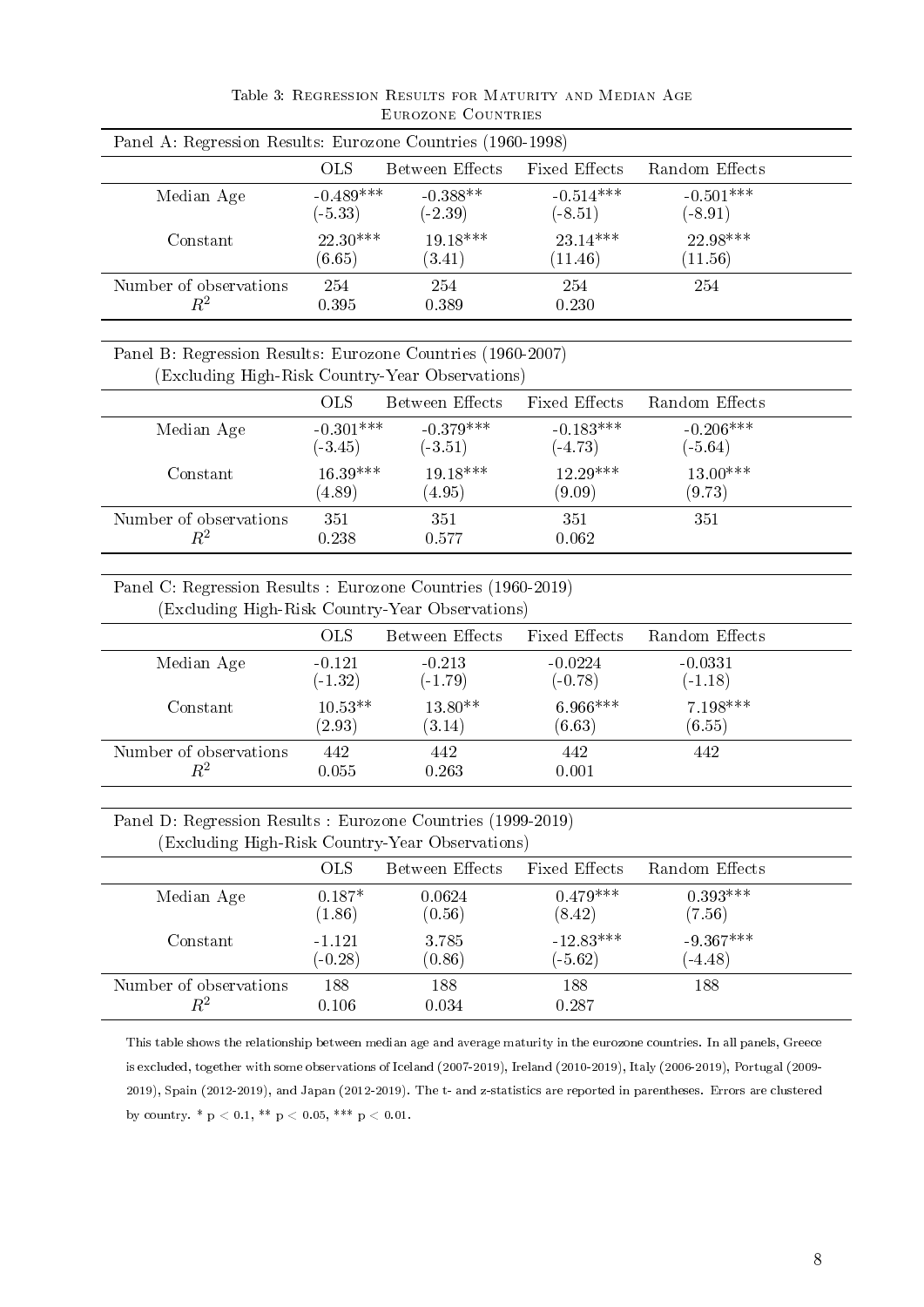<span id="page-7-0"></span>

|                                                                                                             |             | Panel A: Regression Results: OECD Countries (1960-1998) |                      |                |
|-------------------------------------------------------------------------------------------------------------|-------------|---------------------------------------------------------|----------------------|----------------|
|                                                                                                             | <b>OLS</b>  | Between Effects                                         | <b>Fixed Effects</b> | Random Effects |
| Median Age                                                                                                  | $0.0621**$  | 0.0485                                                  | $0.102*$             | $0.0621**$     |
|                                                                                                             | (2.90)      | (1.29)                                                  | (1.96)               | (2.24)         |
| Constant                                                                                                    | $-1.617**$  | $-1.252$                                                | $-2.956*$            | $-1.617*$      |
|                                                                                                             | $(-2.27)$   | $(-0.96)$                                               | $(-1.68)$            | $(-1.71)$      |
| Number of observations                                                                                      | 358         | 358                                                     | 358                  | 358            |
| $R^2$                                                                                                       | 0.014       | 0.100                                                   | 0.011                |                |
| Panel B: Regression Results: OECD Countries (1960-2007)<br>(Excluding High-Risk Country-Year Observations)  |             |                                                         |                      |                |
| Median Age                                                                                                  | <b>OLS</b>  | <b>Between Effects</b>                                  | Fixed Effects        | Random Effects |
|                                                                                                             | $0.0702***$ | $0.0640**$                                              | $0.0884***$          | $0.0713***$    |
| Constant                                                                                                    | (5.67)      | (2.43)                                                  | (3.15)               | (3.76)         |
|                                                                                                             | $-1.840***$ | $-1.650$                                                | $-2.480**$           | $-1.882***$    |
|                                                                                                             | $(-4.14)$   | $(-1.73)$                                               | $(-2.50)$            | $(-2.79)$      |
| Number of observations                                                                                      | 515         | 515                                                     | 515                  | 515            |
| $R^2$                                                                                                       | 0.028       | 0.270                                                   | 0.020                |                |
| Panel C: Regression Results : OECD Countries (1960-2019)<br>(Excluding High-Risk Country-Year Observations) | <b>OLS</b>  | Between Effects                                         | Fixed Effects        | Random Effects |
| Median Age                                                                                                  | $0.0652***$ | $0.0517**$                                              | $0.0775***$          | $0.0652***$    |
|                                                                                                             | (5.66)      | (2.77)                                                  | (4.36)               | (4.93)         |
| Constant                                                                                                    | $-1.637***$ | $-1.164$                                                | $-2.087***$          | $-1.637***$    |
|                                                                                                             | $(-3.78)$   | $(-1.67)$                                               | $(-3.19)$            | $(-3.35)$      |
| Number of observations                                                                                      | 682         | 682                                                     | 682<br>0.028         | 682            |

Table 4: Regression Results for Spread and Median Age OECD COUNTRIES

|                        | OLS.      | Between Effects | <b>Fixed Effects</b> | Random Effects |
|------------------------|-----------|-----------------|----------------------|----------------|
| Median Age             | $-0.0154$ | $-0.00318$      | $-0.0773*$           | $-0.0284$      |
|                        | $(-0.52)$ | $(-0.10)$       | $(-1.90)$            | $(-1.14)$      |
| Constant               | 1.666     | 1.212           | $4.130**$            | 2.192**        |
|                        | (1.36)    | (1.00)          | (2.55)               | (2.20)         |
| Number of observations | 324       | 324             | 324                  | 324            |
| $\,R^2$                | 0.002     | 0.001           | 0.012                |                |

This table shows the relationship between median age and spread in the OECD countries. In all panels, Greece and Mexico are excluded, together with some observations of Ireland (2010-2019), Italy (2006-2019), Portugal (2009-2019), Spain (2012-2019), and Japan (2012-2019). The t- and z-statistics are reported in parentheses. Errors are clustered by country. \*  $p < 0.1$ , \*\*  $p < 0.05$ , \*\*\*  $p < 0.01$ .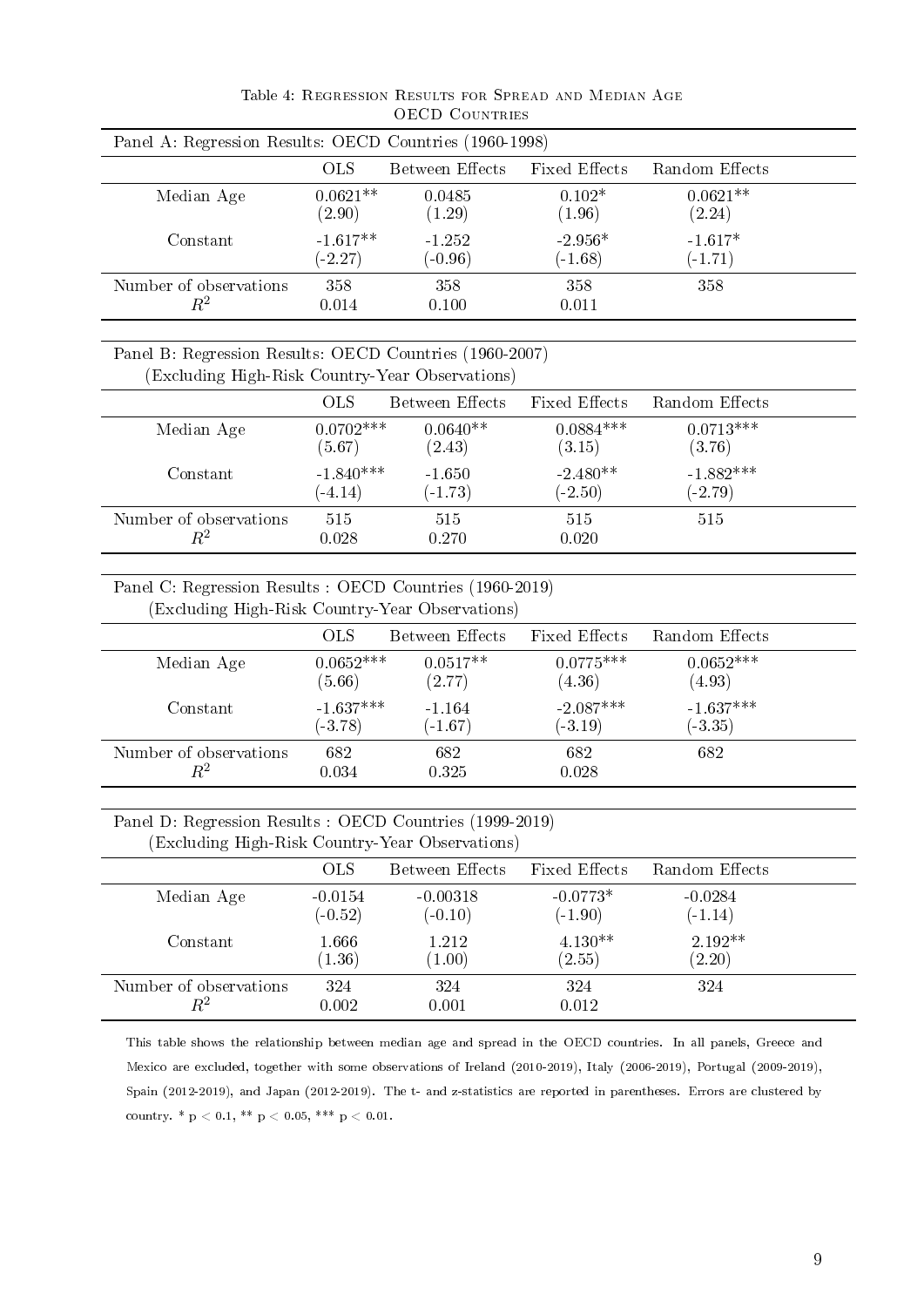<span id="page-8-0"></span>

| Panel A: Regression Results: Eurozone Countries (1960-1998) |                        |                        |                       |                         |  |  |
|-------------------------------------------------------------|------------------------|------------------------|-----------------------|-------------------------|--|--|
|                                                             | OLS.                   | Between Effects        | <b>Fixed Effects</b>  | Random Effects          |  |  |
| Median Age                                                  | $0.128**$<br>(2.77)    | $0.124**$<br>(2.55)    | 0.0919<br>(0.98)      | $0.128**$<br>(2.51)     |  |  |
| Constant                                                    | $-3.786*$<br>$(-2.24)$ | $-3.777*$<br>$(-2.21)$ | $-2.540$<br>$(-0.78)$ | $-3.786**$<br>$(-2.13)$ |  |  |
| Number of observations<br>$\,R^2$                           | 192<br>0.032           | 192<br>0.448           | 192<br>0.005          | 192                     |  |  |

Table 5: Regression Results for Spread and Median Age Eurozone Countries

#### Panel B: Regression Results: Eurozone Countries (1960-2007) (Excluding High-Risk Country-Year Observations)

|                                   | OLS.                   | Between Effects         | Fixed Effects         | Random Effects          |  |
|-----------------------------------|------------------------|-------------------------|-----------------------|-------------------------|--|
| Median Age                        | $0.0918**$<br>(2.90)   | $0.0961***$<br>(3.47)   | $0.0860**$<br>(1.97)  | $0.0918***$<br>(3.01)   |  |
| Constant                          | $-2.508*$<br>$(-2.08)$ | $-2.691**$<br>$(-2.67)$ | $-2.299$<br>$(-1.46)$ | $-2.508**$<br>$(-2.27)$ |  |
| Number of observations<br>$\,R^2$ | 280<br>0.032           | 280<br>0.602            | 280<br>0.014          | 280                     |  |

Panel C: Regression Results : Eurozone Countries (1960-2019) (Excluding High-Risk Country-Year Observations)

| $\cdot$<br>$\cdot$                |                       |                         |                       |                         |  |
|-----------------------------------|-----------------------|-------------------------|-----------------------|-------------------------|--|
|                                   | <b>OLS</b>            | Between Effects         | Fixed Effects         | Random Effects          |  |
| Median Age                        | $0.0691**$<br>(2.29)  | $0.0789***$<br>(4.56)   | $0.0663**$<br>(2.48)  | $0.0691***$<br>(3.31)   |  |
| Constant                          | $-1.679$<br>$(-1.47)$ | $-2.071**$<br>$(-3.20)$ | $-1.575$<br>$(-1.57)$ | $-1.679**$<br>$(-2.14)$ |  |
| Number of observations<br>$\,R^2$ | 359<br>0.030          | 359<br>0.722            | 359<br>0.017          | 359                     |  |

Panel D: Regression Results : Eurozone Countries (1999-2019) (Excluding High-Risk Country-Year Observations)

|                        | OLS.       | Between Effects | <b>Fixed Effects</b> | Random Effects       |  |  |  |
|------------------------|------------|-----------------|----------------------|----------------------|--|--|--|
| Median Age             | $-0.0473*$ | $-0.0275$       | $-0.0677$            | $-0.0473*$           |  |  |  |
|                        | $(-2.18)$  | $(-1.02)$       | $(-1.38)$            | $(-1.84)$            |  |  |  |
| Constant               | $3.087***$ | $2.315*$        | 3.907*               | $3.087***$           |  |  |  |
|                        | (3.55)     | (2.15)          | (1.97)               | $\left( 2.97\right)$ |  |  |  |
| Number of observations | 167        | 167             | 167                  | 167                  |  |  |  |
| $\,R^2$                | 0.020      | $0.115\,$       | 0.012                |                      |  |  |  |

This table shows the relationship between median age and spread in the eurozone countries. In all panels, Greece and Mexico are excluded, together with some observations of Ireland (2010-2019), Italy (2006-2019), Portugal (2009-2019), Spain (2012-2019), and Japan (2012-2019). The t- and z-statistics are reported in parentheses. Errors are clustered by country. \*  $p < 0.1$ , \*\*  $p < 0.05$ , \*\*\*  $p < 0.01$ .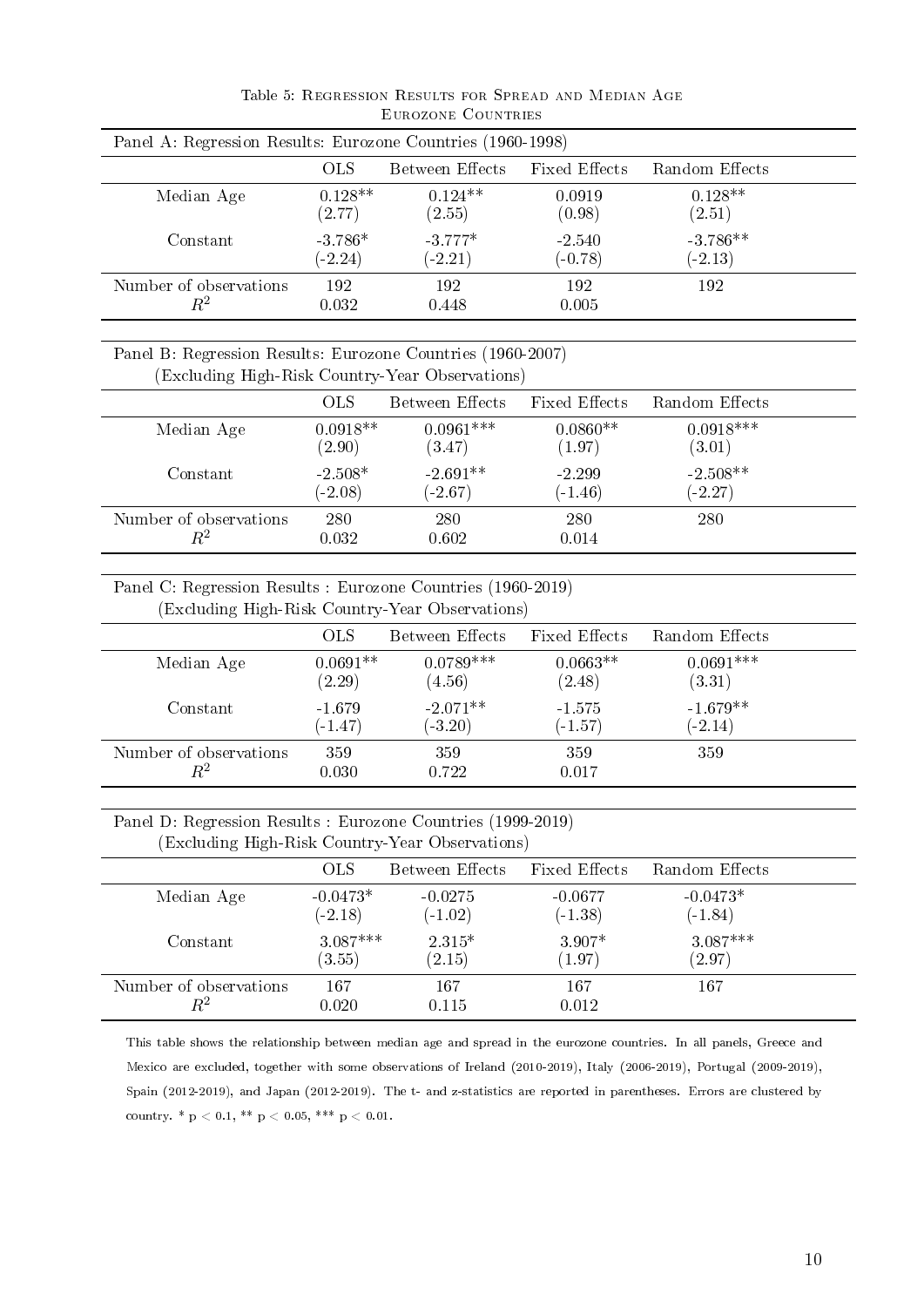#### 3.2. Rolling Window Regressions

We continue our analysis with rolling-window regressions to understand the evolution of these results. [Figure 1](#page-10-0) plots the coefficients from a series of regressions of average maturity on median age for rolling 5- and 9-year windows, along with the  $5\%$  confidence interval. [Figure 1a](#page-10-0) is constructed by excluding the high-risk country-year observations, while in [Fig](#page-10-0)[ure 1b,](#page-10-0) we use the whole eurozone sample. In both figures, at the beginning of the sample, the negative relationship between age and maturity is clear, as is the fact that this relationship weakens as we approach the year 2000 and the formation of the eurozone. Interestingly, the point estimate for the relationship turns negative again in the years after the eurozone debt crisis. Moreover, comparing [Figure 1a](#page-10-0) and [Figure 1b](#page-10-0) after 2013, the results indicate that the high-risk countries drive the reemergence of the negative relationship as these countries become more isolated from the financial markets.

We continue our rolling-window analysis with the spreads illustrated in [Figure 2.](#page-11-0) In line with our findings in [Figure 1,](#page-10-0) in [Figure 2,](#page-11-0) at the beginning of our time series, the positive relationship between age and spread is significant in the 5-year-window regressions, as is the fact that this relationship weakens significantly before the 1980s, reemerges during the early 1990s, and becomes insignicant as we approach the year 2000 amid the formation of the eurozone. Interestingly, in the 5-year-window regressions, the point estimate for the median age turns positive again in the years after the eurozone debt crisis. Moreover, in [Figure 2b,](#page-11-0) as compared to [Figure 2a,](#page-11-0) the point estimate for the median age becomes signicant after the eurozone debt crisis, confirming our previous findings that the high-risk countries drive the reemergence of the positive relationship as these countries become more isolated from the financial markets.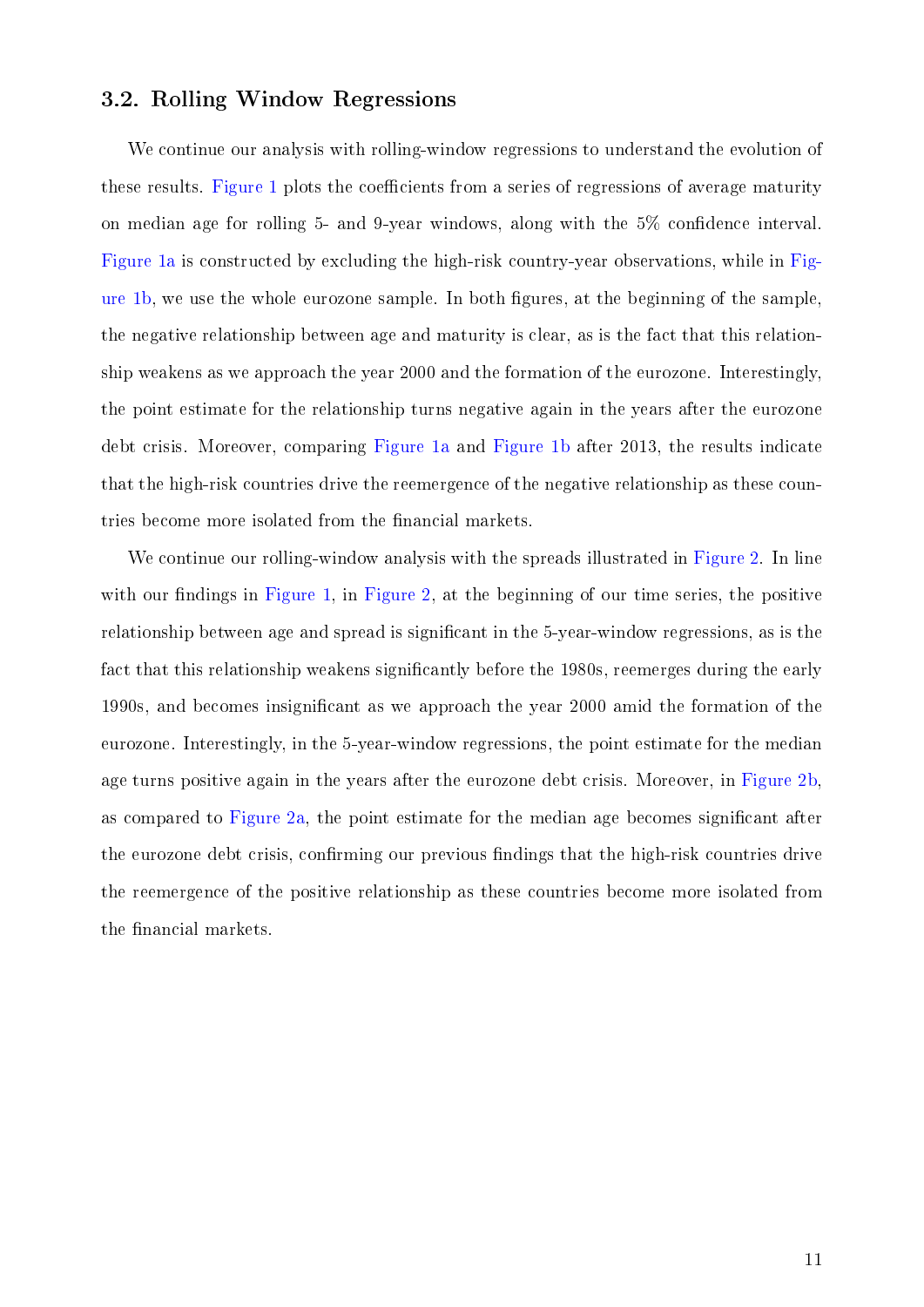<span id="page-10-0"></span>



(a) Eurozone Countries (Excluding High-Risk Country-Year Observations)



Notes: This graph shows the evolution of the coefficient  $\beta_1$  for rolling-window regressions of maturity on median age for the eurozone countries. The blue line displays the point estimate of the coefficient while the red lines illustrate the 5% coefficient interval. The left panel is with respect to the regressions on a 5-year rolling window while the right panel is with respect to a 9-year rolling window.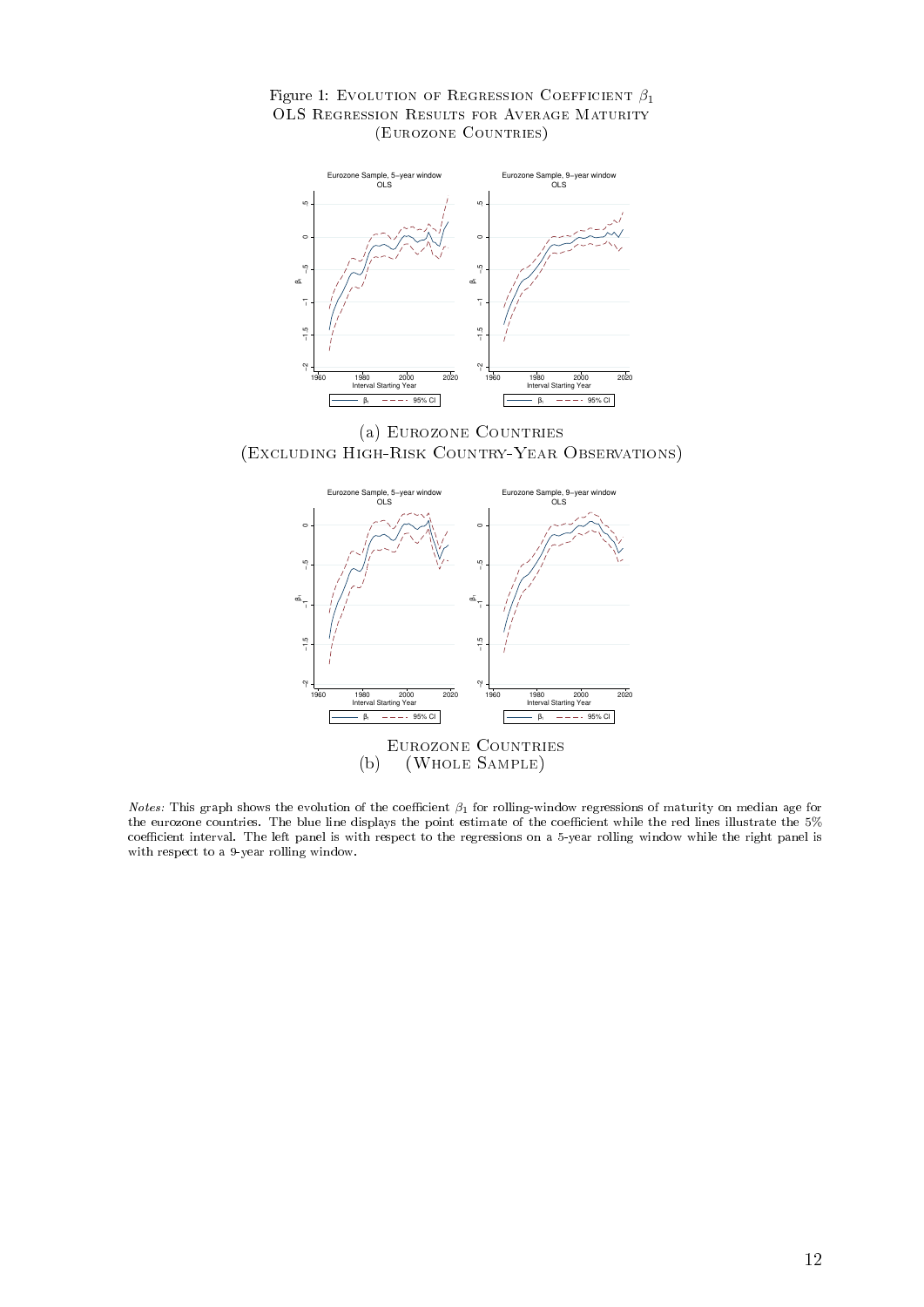<span id="page-11-0"></span>



(a) Eurozone Countries (Excluding High-Risk Country-Year Observations)



*Notes:* This graph shows the evolution of the coefficient  $\beta_1$  for rolling-window regressions of spread on median age for the eurozone countries. The blue line displays the point estimate of the coefficient while the red lines illustrate the 5% coefficient interval. The left panel is with respect to the regressions on a 5-year rolling window while the right panel is with respect to a 9-year rolling window.

#### 3.3. Market Segmentation

These analyses show that the eurozone countries drive the relationship between population age, yield curve slopes, and public debt maturity. Moreover, these results were particularly strong before adoption of the euro when markets for public debt were not well integrated. Following adoption of the euro, these relationships disappear only to reemerge after the eurozone debt crisis as public debt markets disintegrate.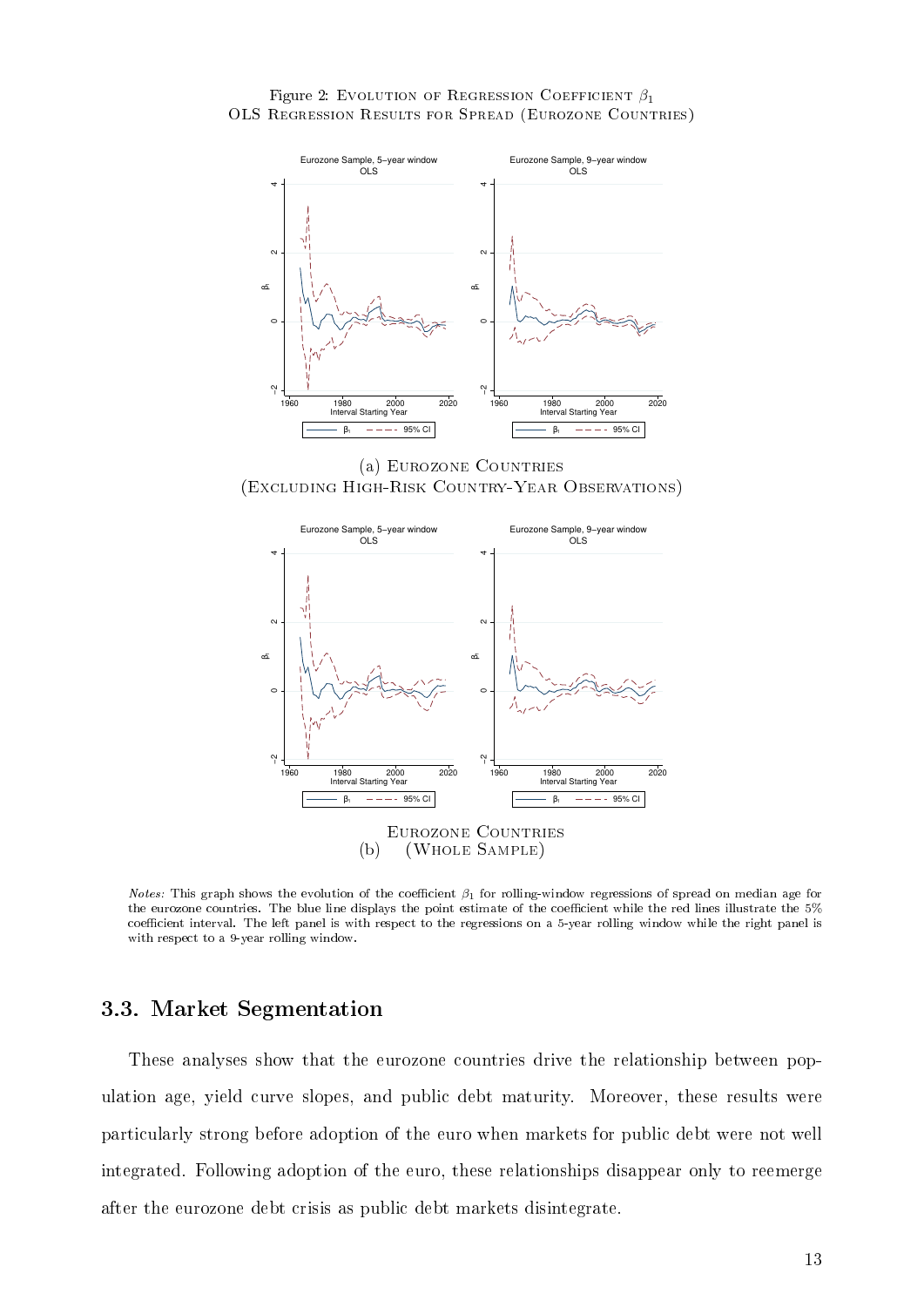These findings are consistent with a naïve preferred habitat theory and provide suggestive evidence, although not proof, of market segmentation by itself. In other words, these results suggest that the clientele effect was more robust prior to the 2000s, disappeared after the introduction of the euro as markets got more integrated, and reappeared after the eurozone debt crisis due to resegmentation of the markets.

# 4. Conclusion

In this paper, we presented a new dataset of public debt maturity and yield curves and used it to reassess the finding of [Guibaud et al.](#page-14-0) [\(2013\)](#page-14-0) that countries with older populations face steeper yield curves and issue shorter maturity debt. We confirm these relationships but show that the eurozone countries before 2000 drive the result. Following adoption of the euro, these patterns disappear for the countries with low credit risk. However, when we include the high-credit-risk countries, the patterns reemerge after the eurozone debt crisis, suggesting that eurozone capital markets have resegmented.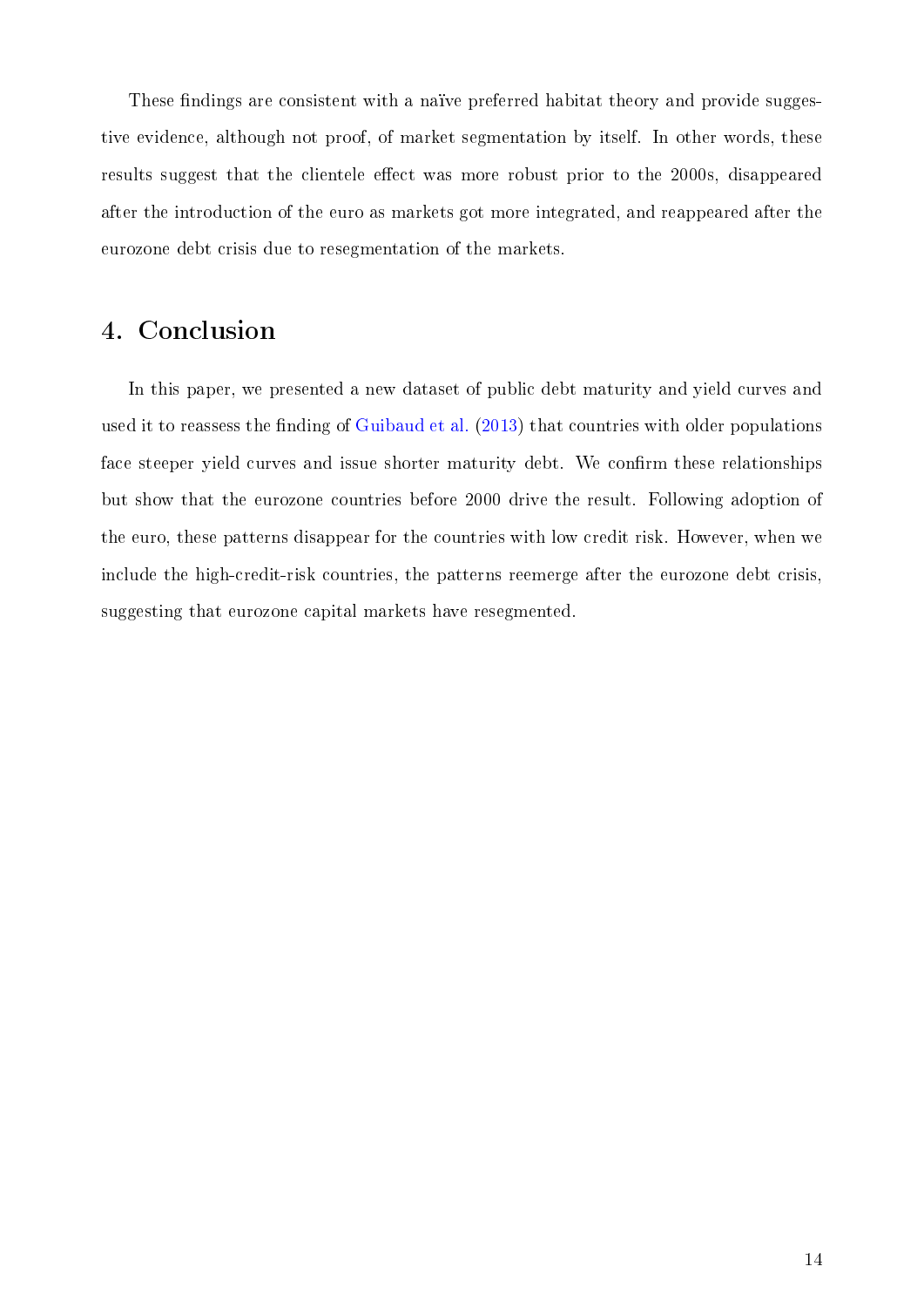# Acknowledgements

We would like to thank Stéphane Guibaud for sharing the yield spread data and Alessandro Missale for sharing the maturity data.